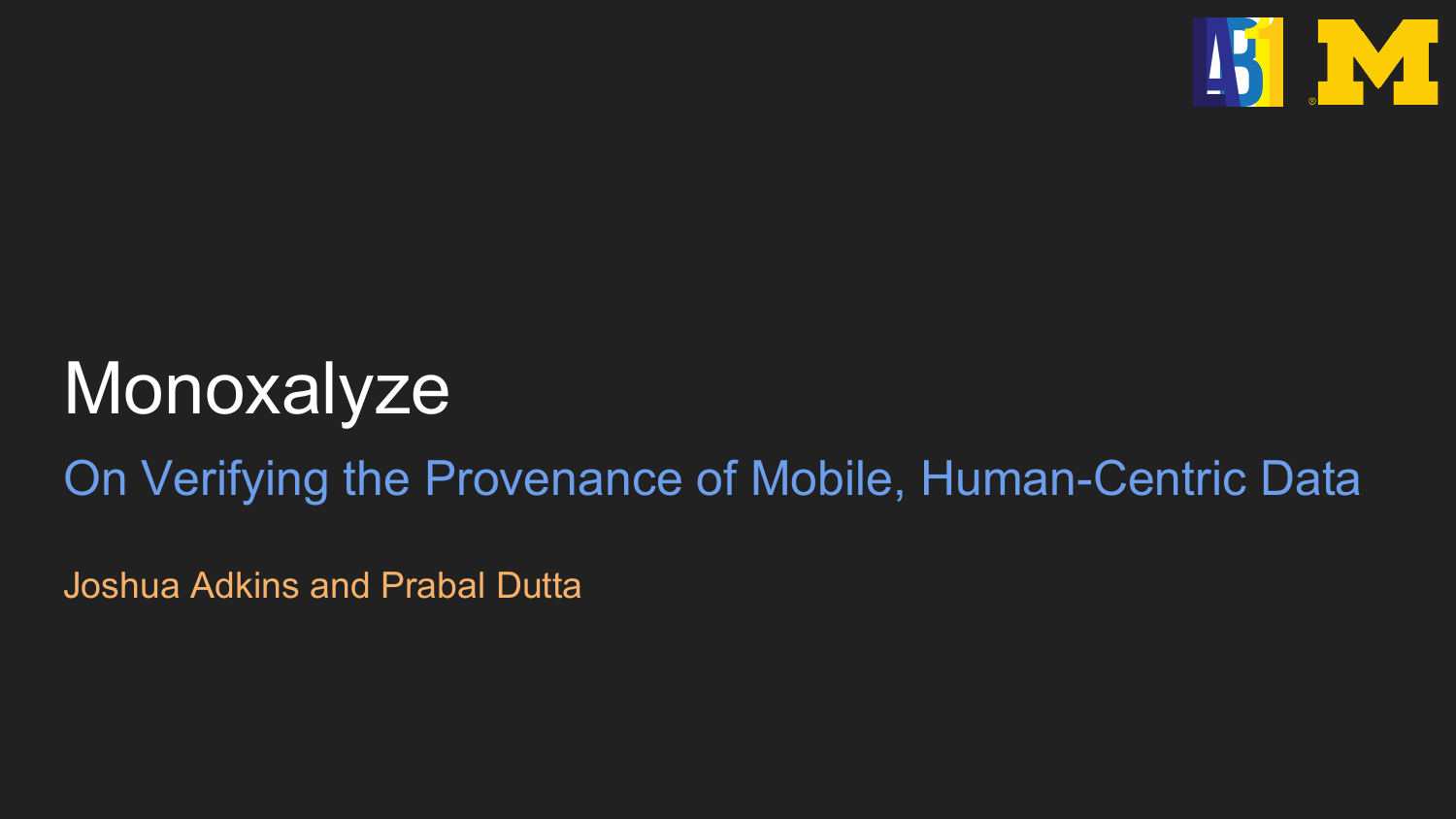#### Growth of Human Health and Fitness Data Collection



#### Healthcare is 17% of GDP in the US

- WorldBank

"IoT has potential for transformative change in human health"

-McKinsey Global Institute

"By the end of the decade, this data-rich personalized analysis of our health will become the norm"

- Jeroen Tas, Philips Healthcare CEO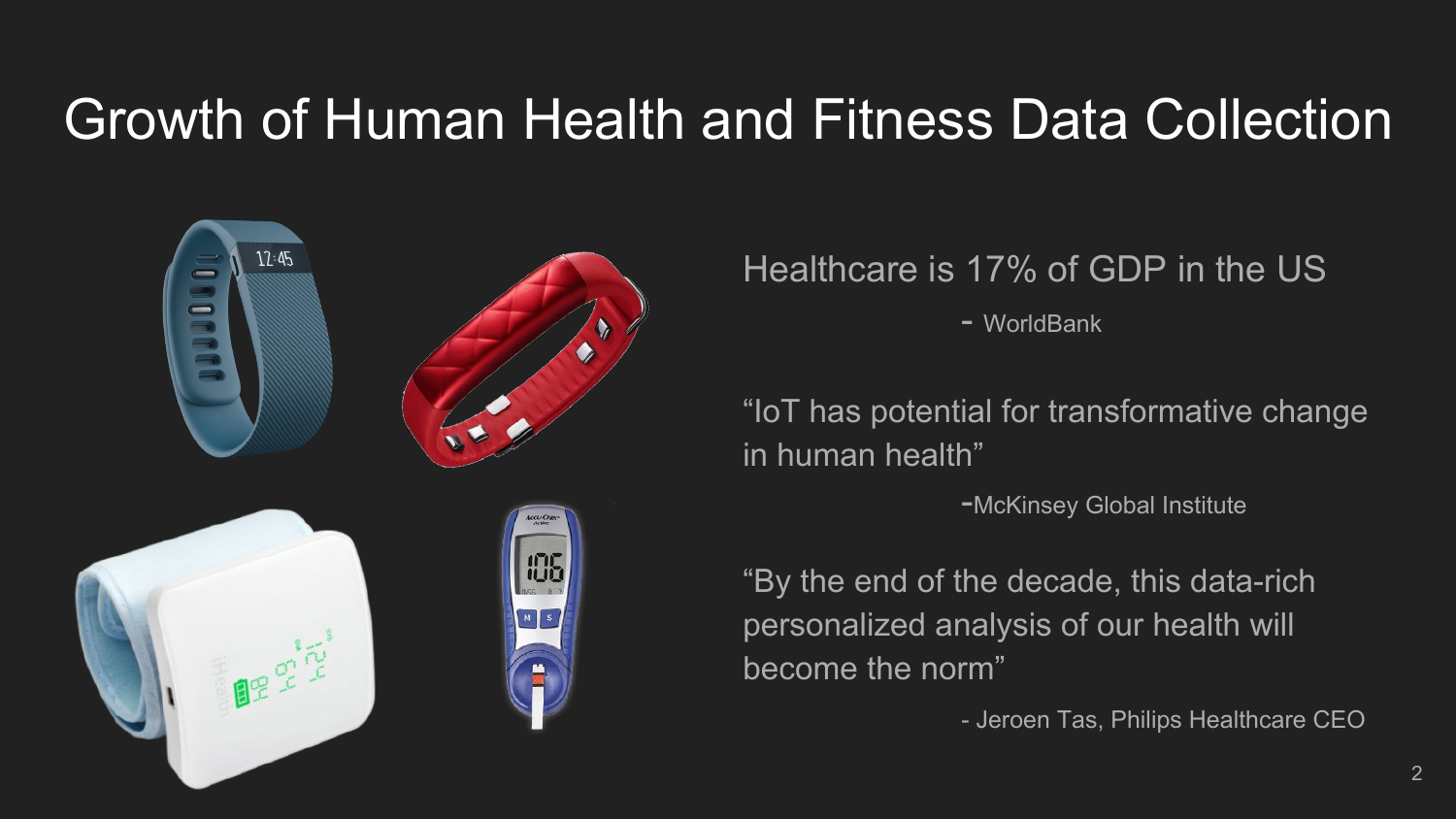#### Mobile Health Data Improves Feedback Time

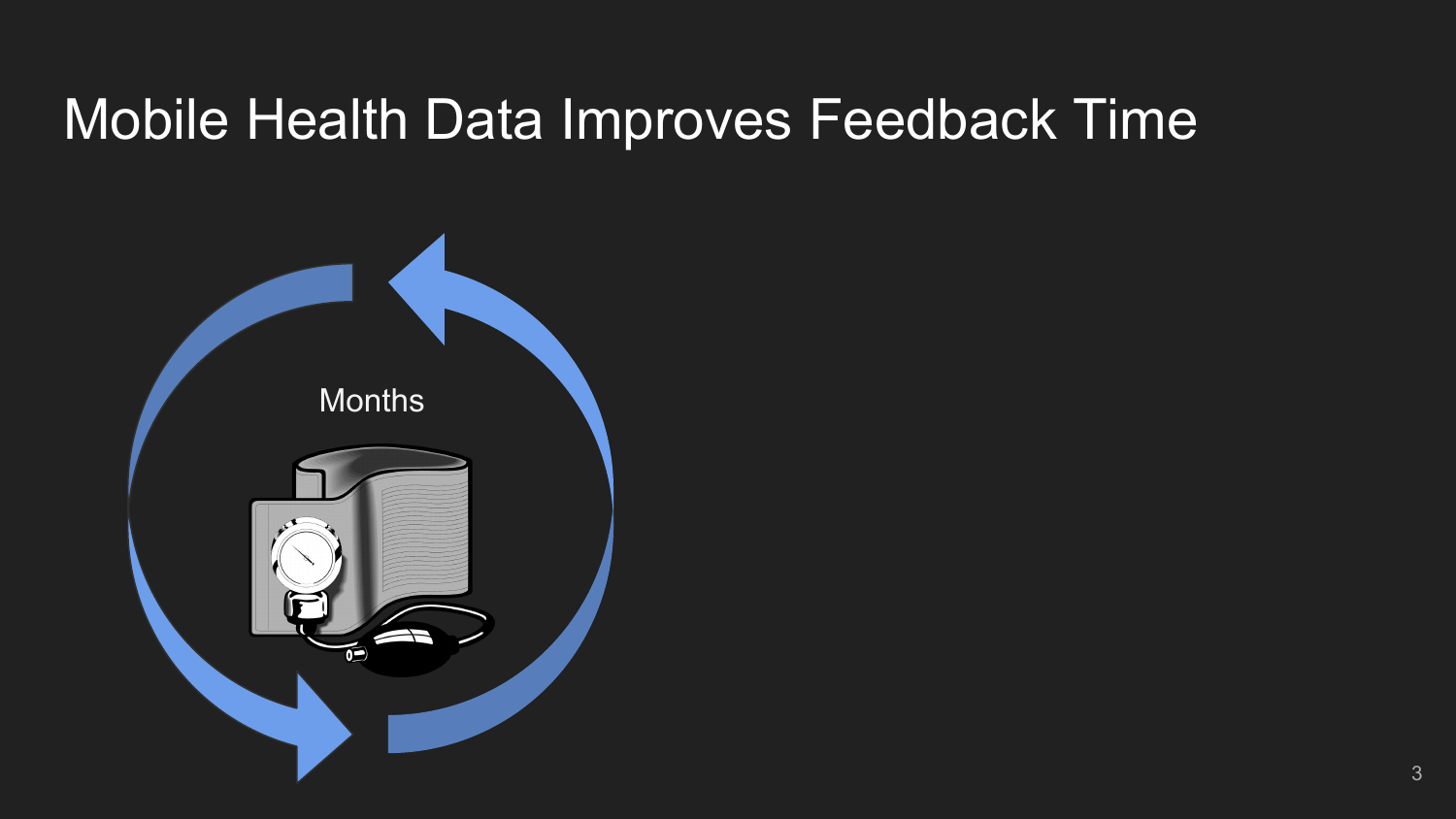#### Mobile Health Data Improves Feedback Time

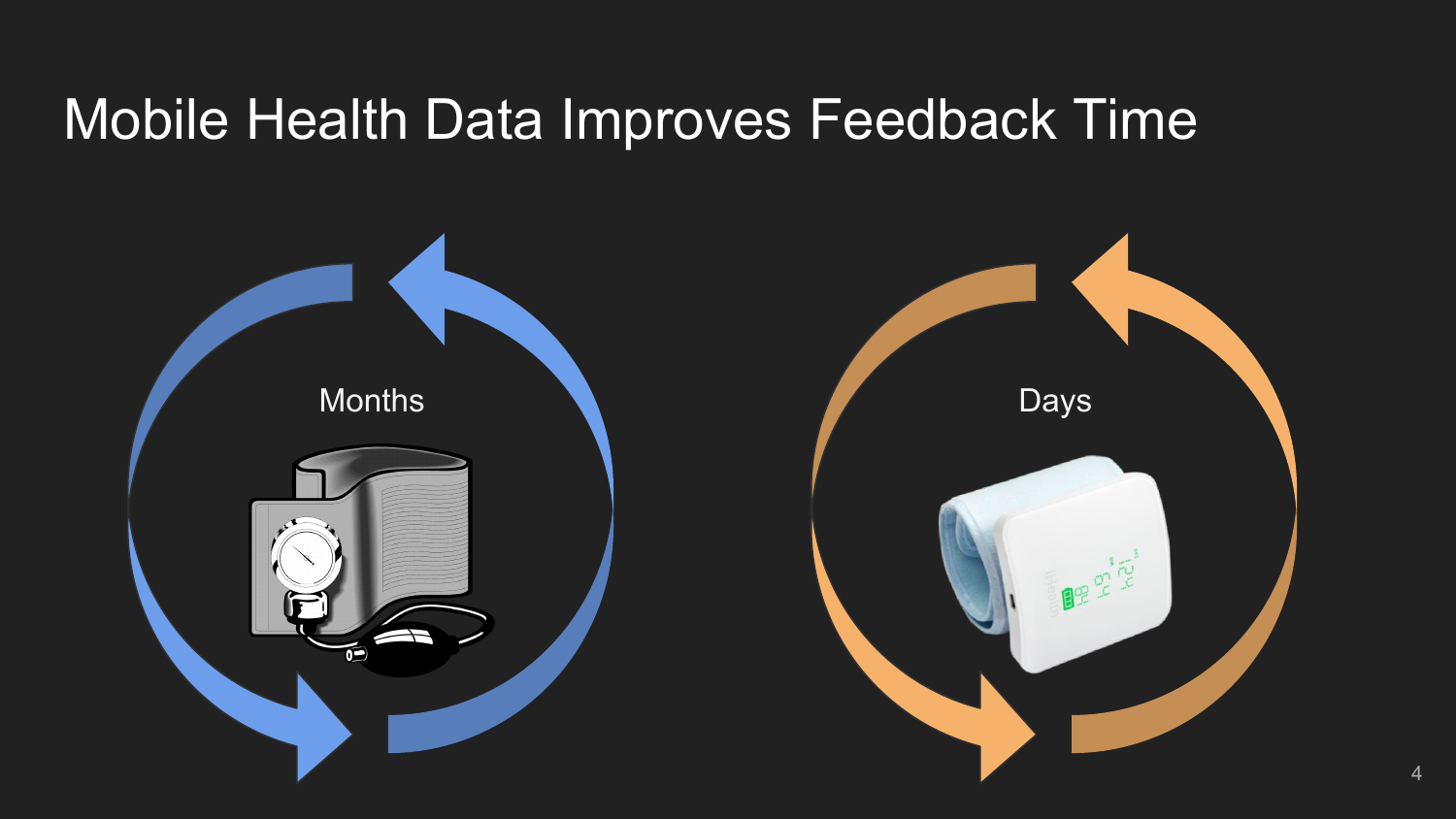### Positive Incentive for Doctors and Nurses

Healthcare Professionals

- Trained
- Positive Incentive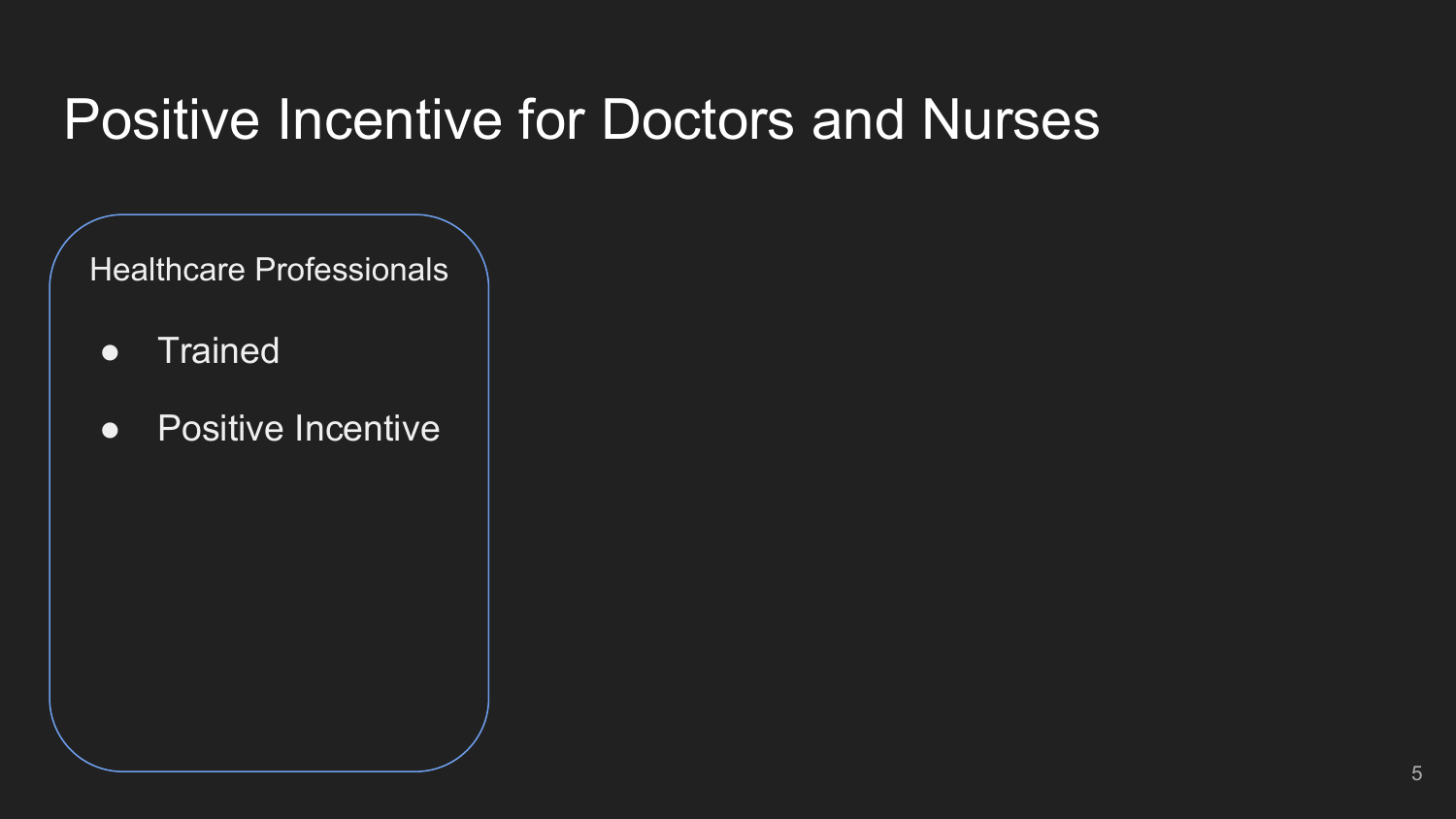#### Positive/Neutral Incentive for Device Users

Healthcare Professionals

- Trained
- Positive Incentive

Device Users

- Untrained
- Positive/Neutral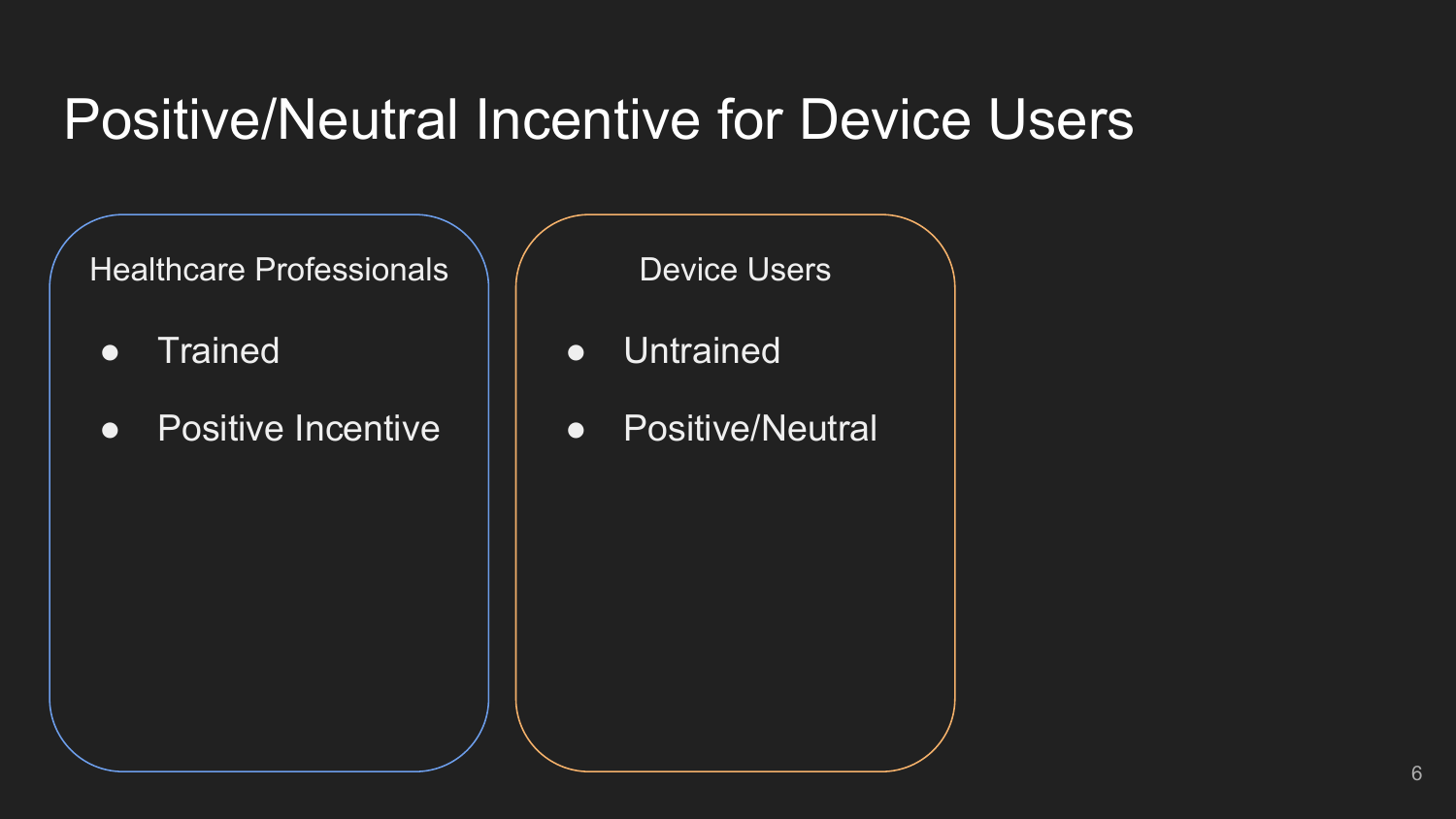#### Claim: Malicious Device Users Exist

Healthcare Professionals

- Trained
- Positive Incentive

Device Users

- Untrained
- Positive/Neutral

Malicious Device Users

● Untrained

● Attempting to provide incorrect data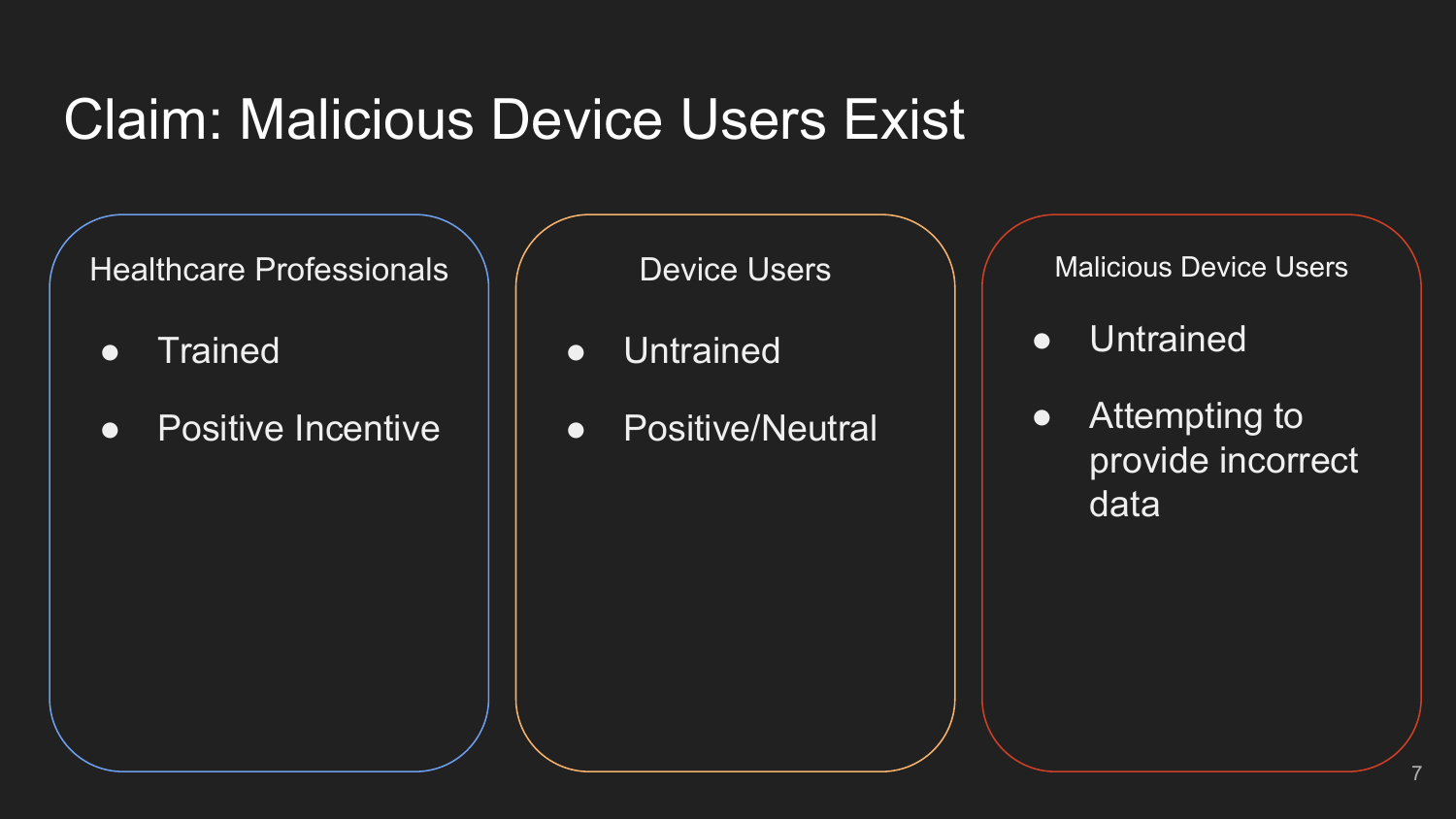# Providing Compensation for Compliance

- Health insurance discounts for meeting fitness goals
- Paying pregnant mothers to stop smoking during pregnancy
	- Requires daily exhaled breath measurements to ensure compliance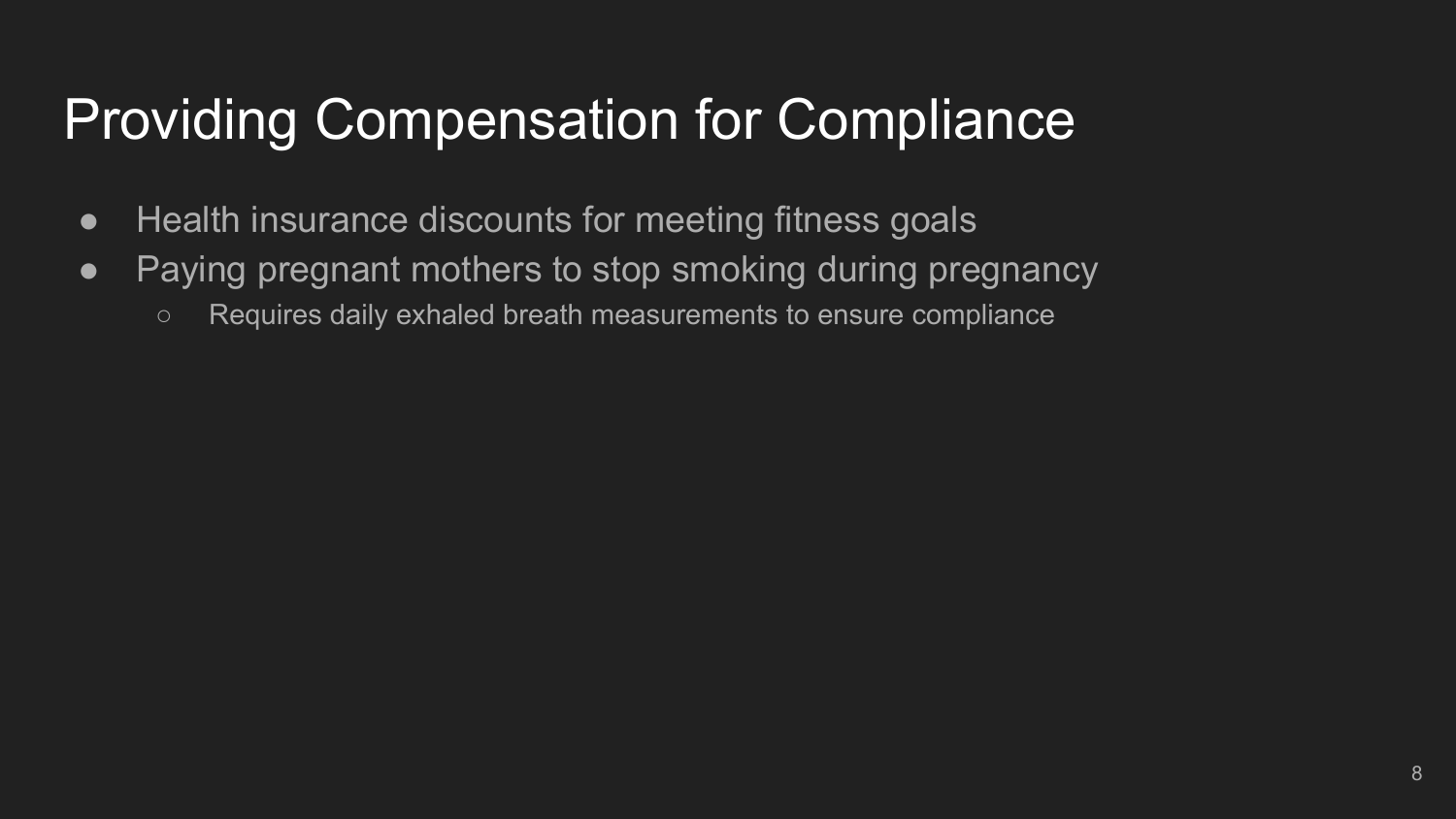# Monoxalyze Smoking Cessation Compliance System

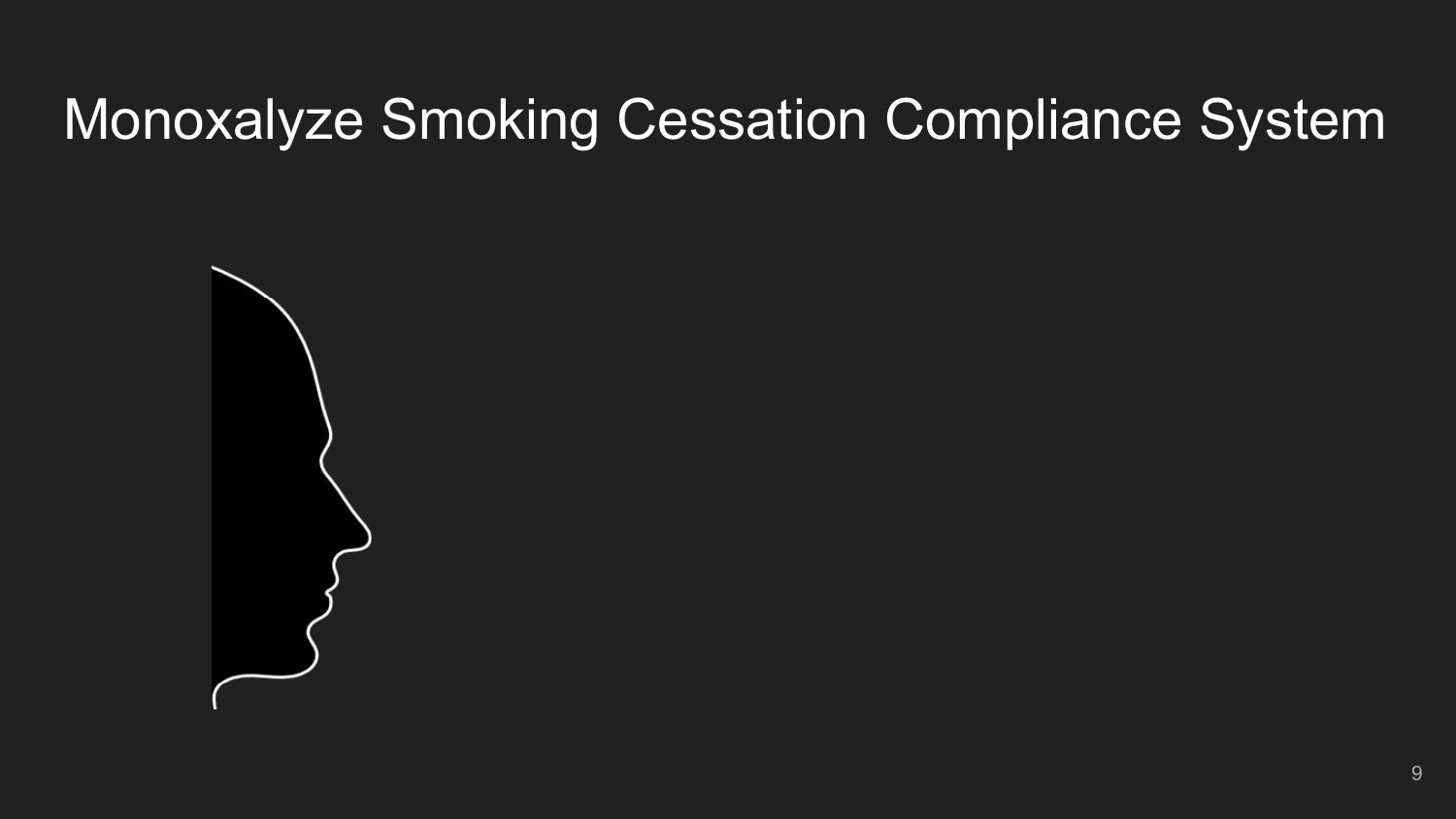# Monoxalyze Smoking Cessation Compliance System

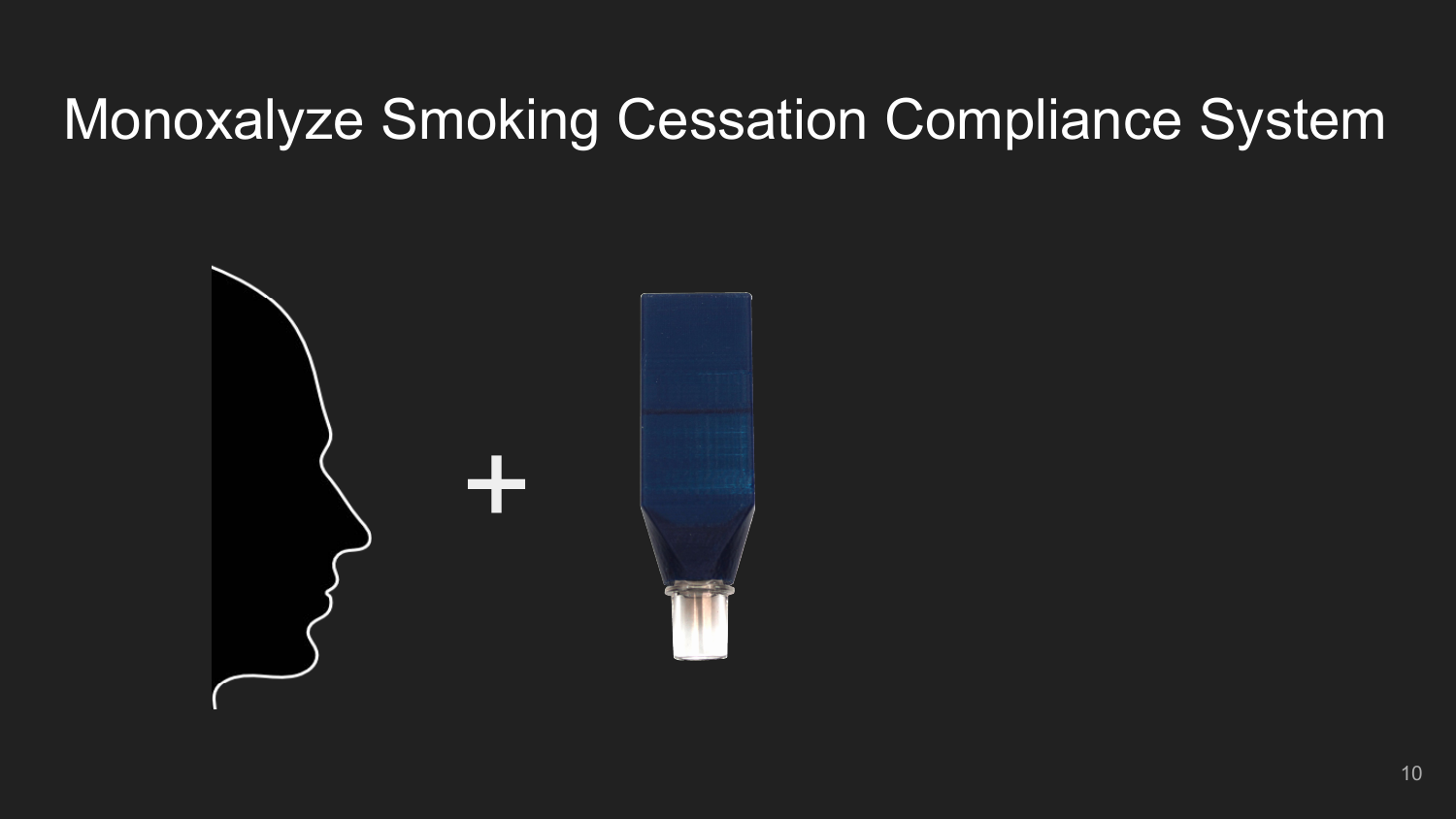### Monoxalyze Smoking Cessation Compliance System

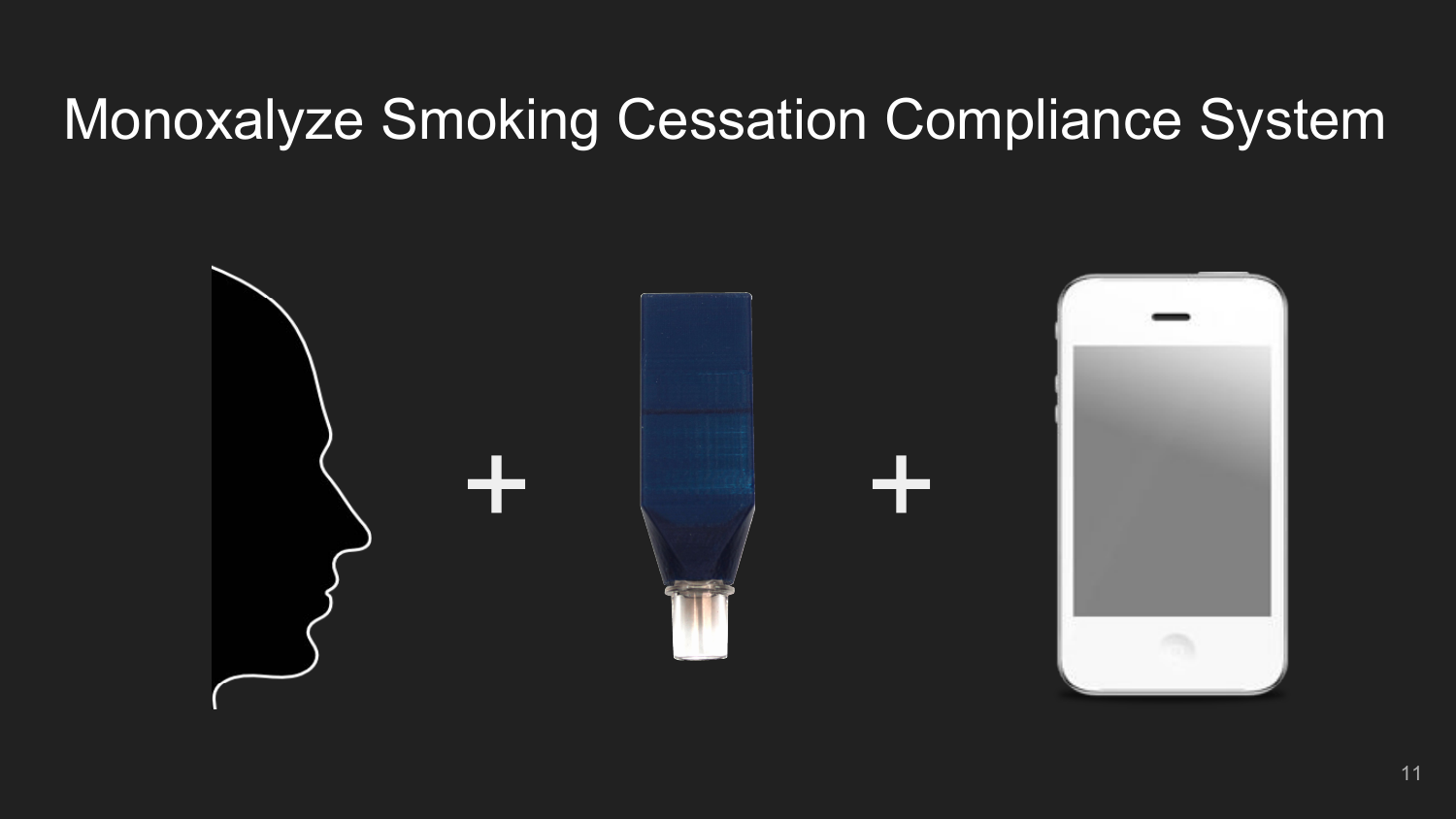# Failure to Exhale

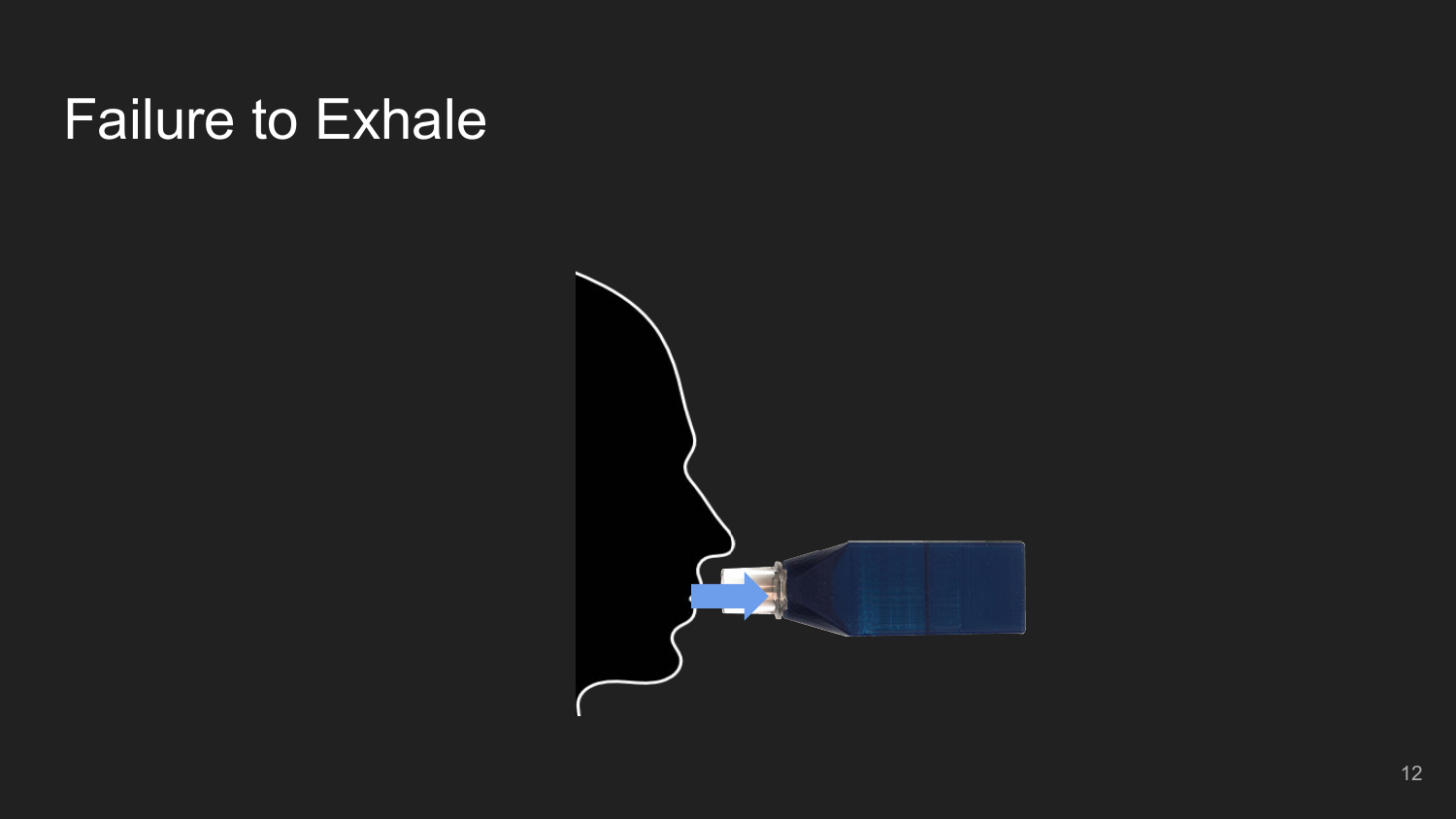# Failure to Exhale

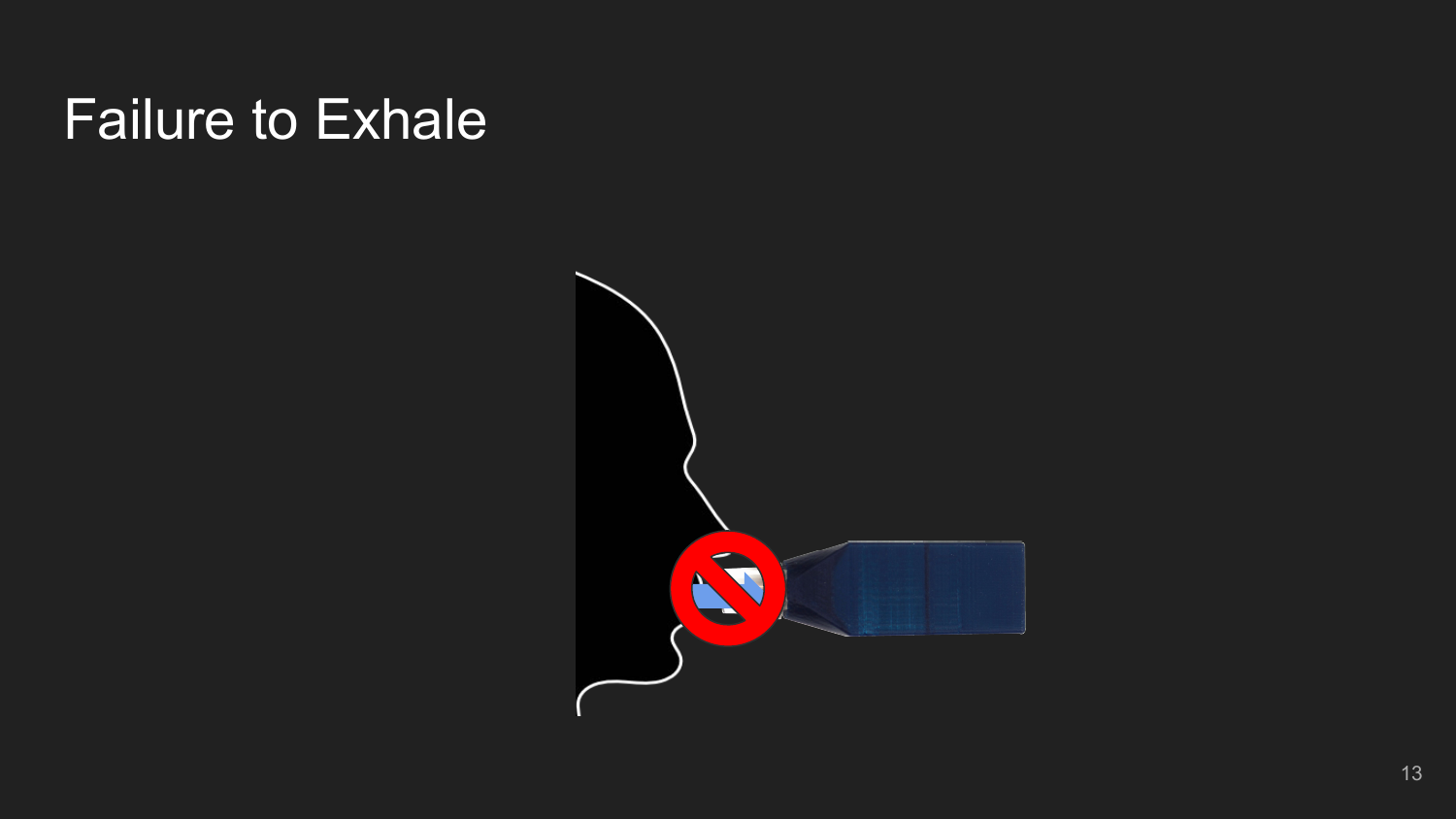#### Exhalation Verification with Pressure Sensor

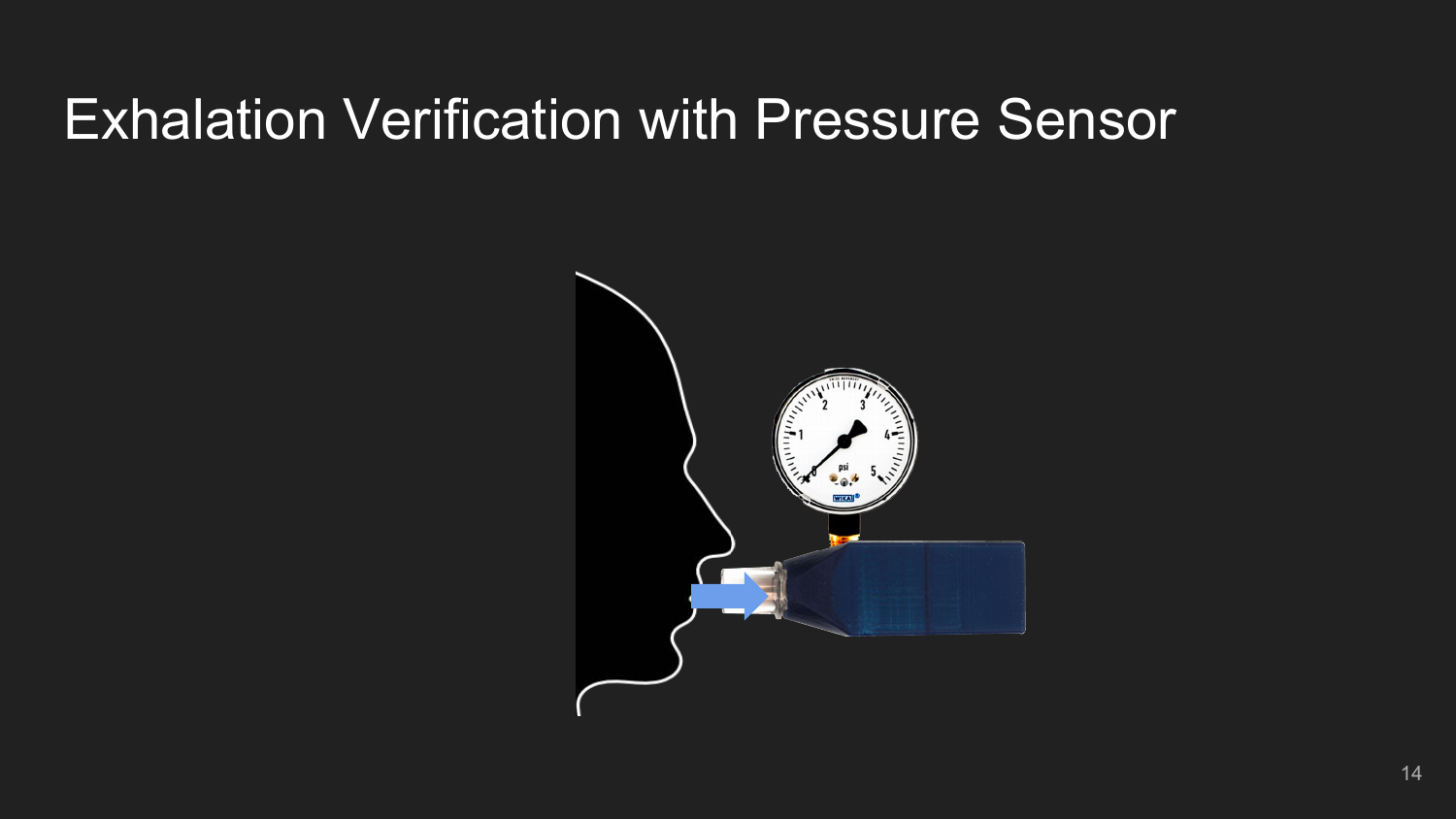#### Have a Non-smoker Exhale

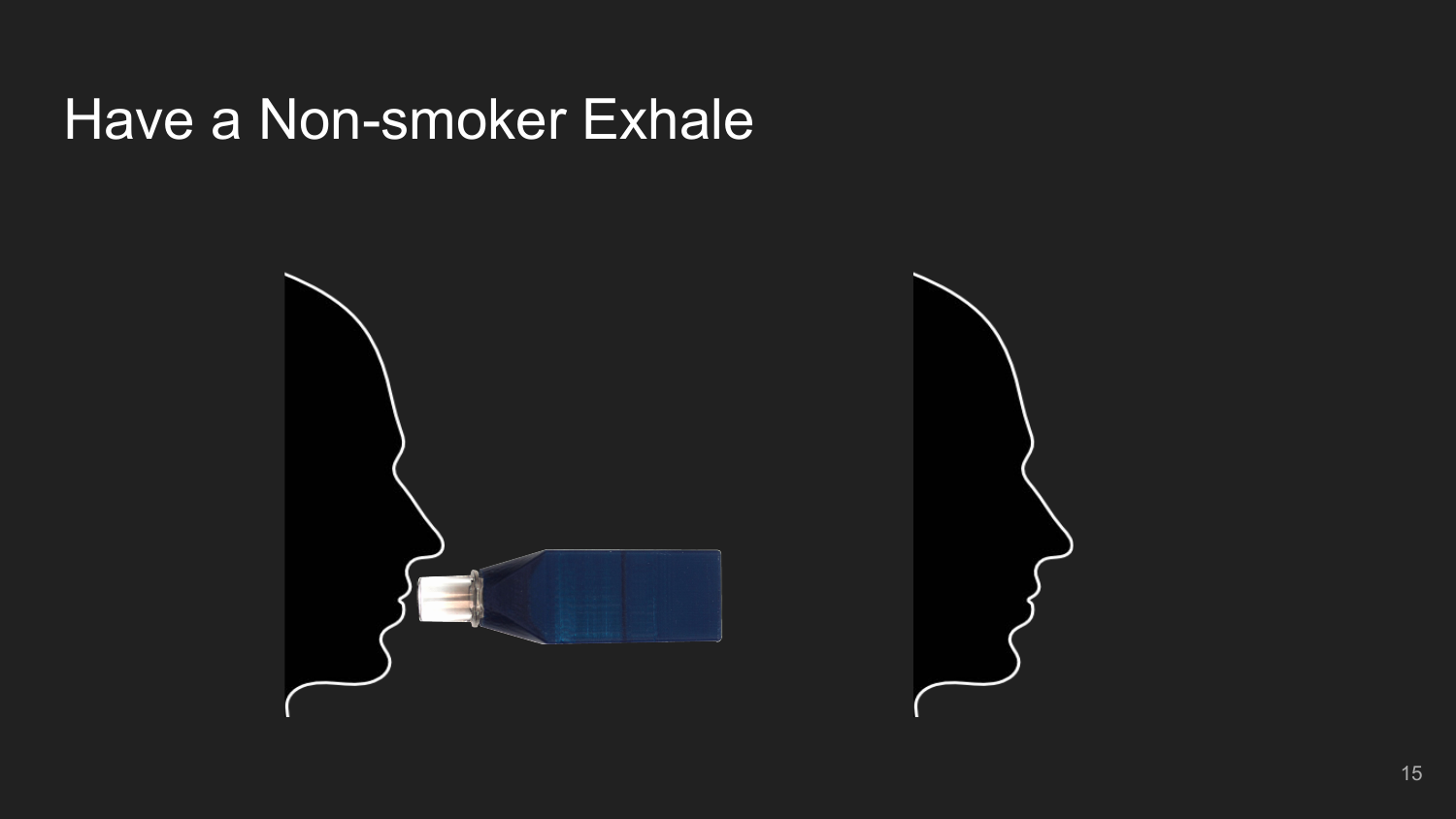#### Have a Non-smoker Exhale

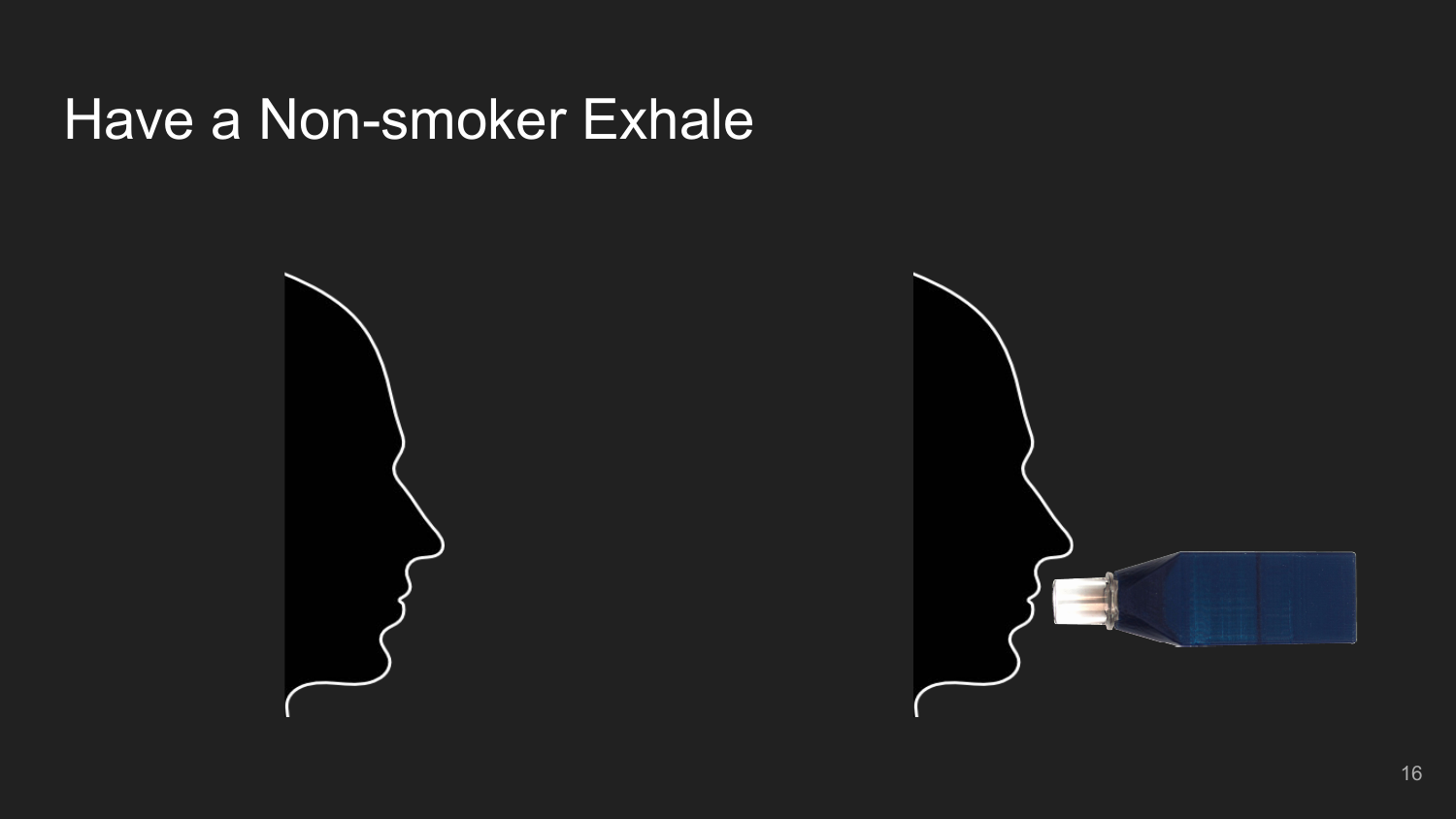# Verify Identity with Facial Recognition

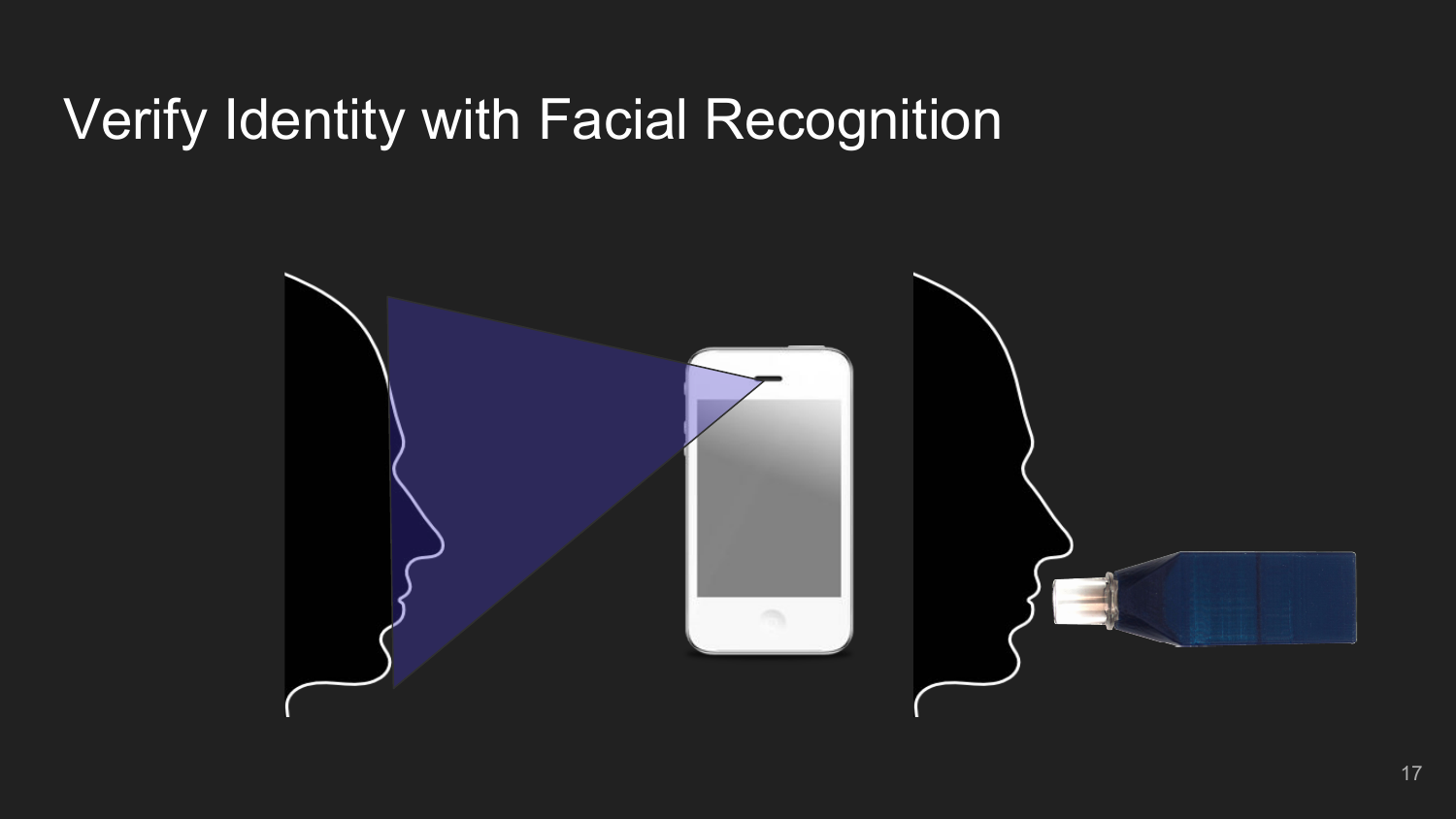#### Non-smoker Exhale and Point Phone at your Face

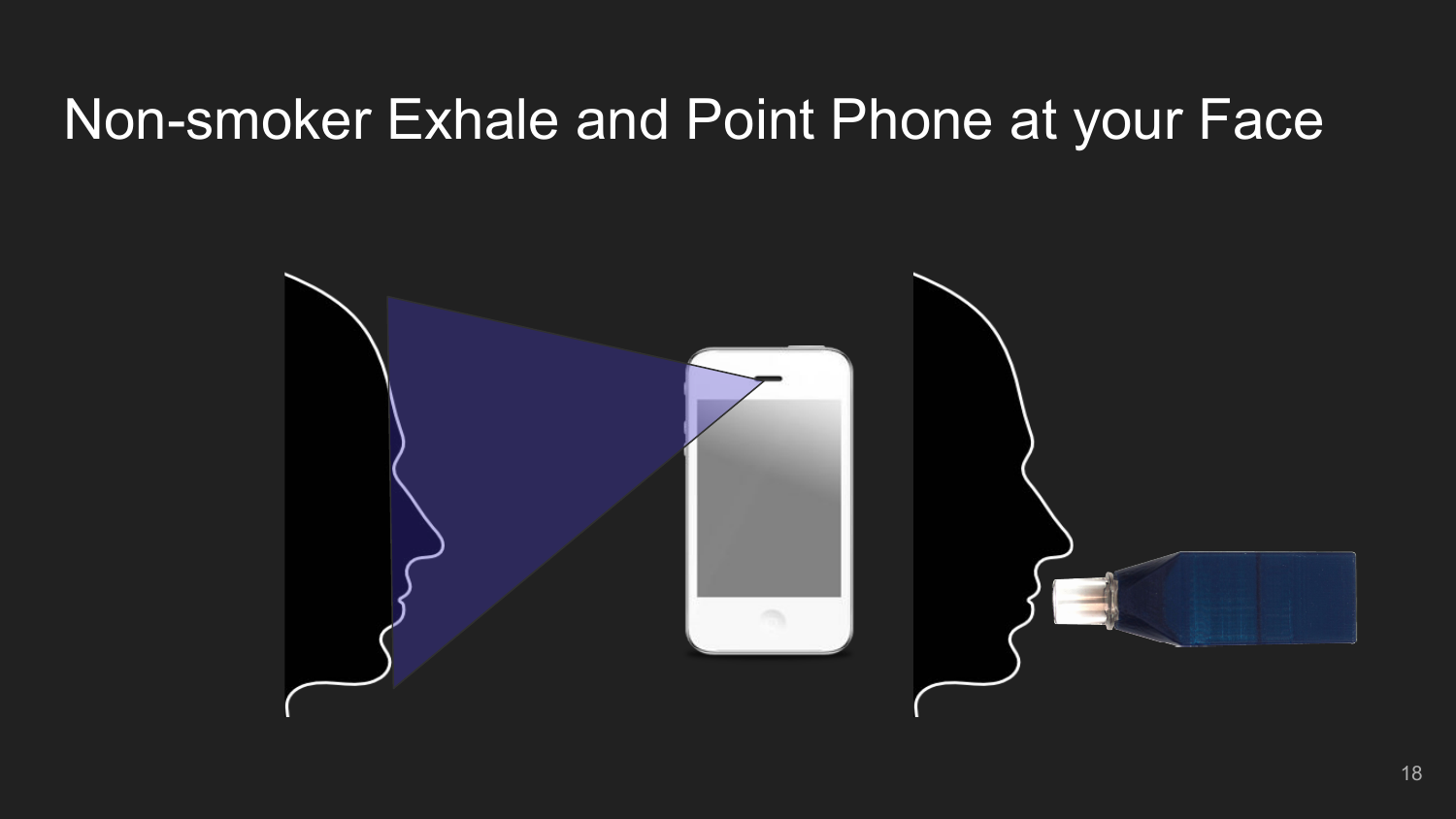# Verify Device Location with Visible Light **Communication**

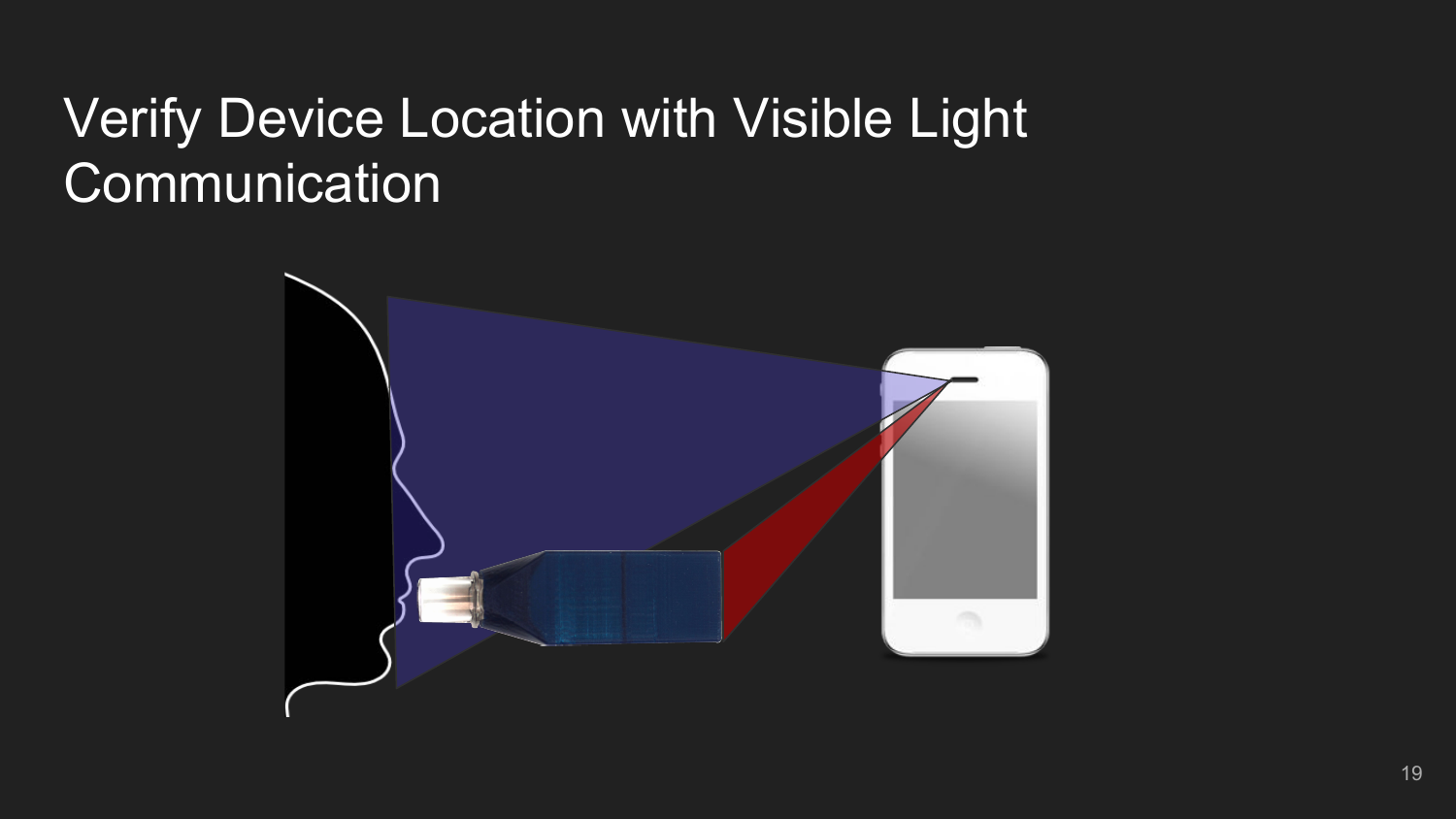#### Visible Light Challenge Response



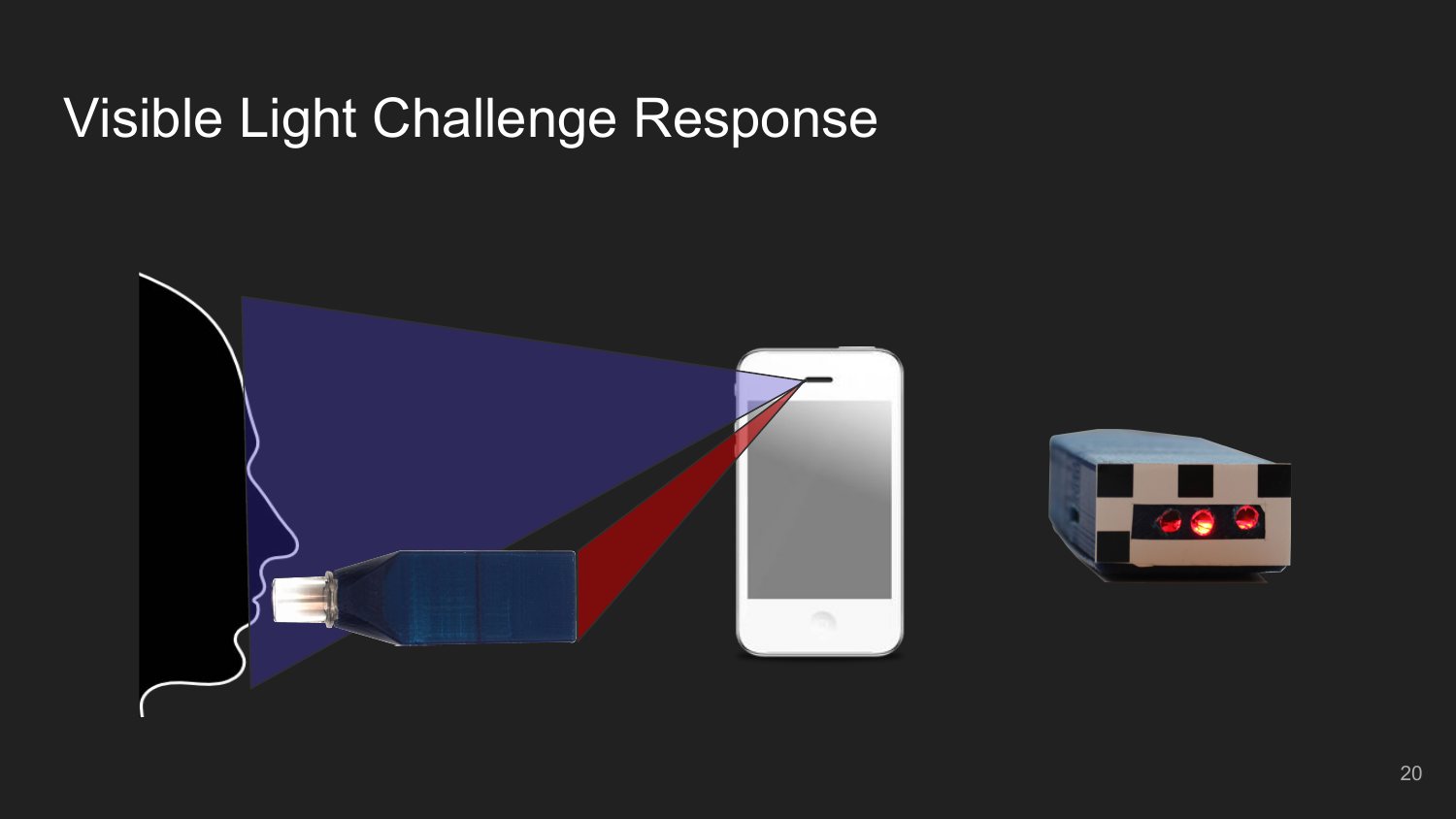# Transitive Trust between User, Device, and Phone

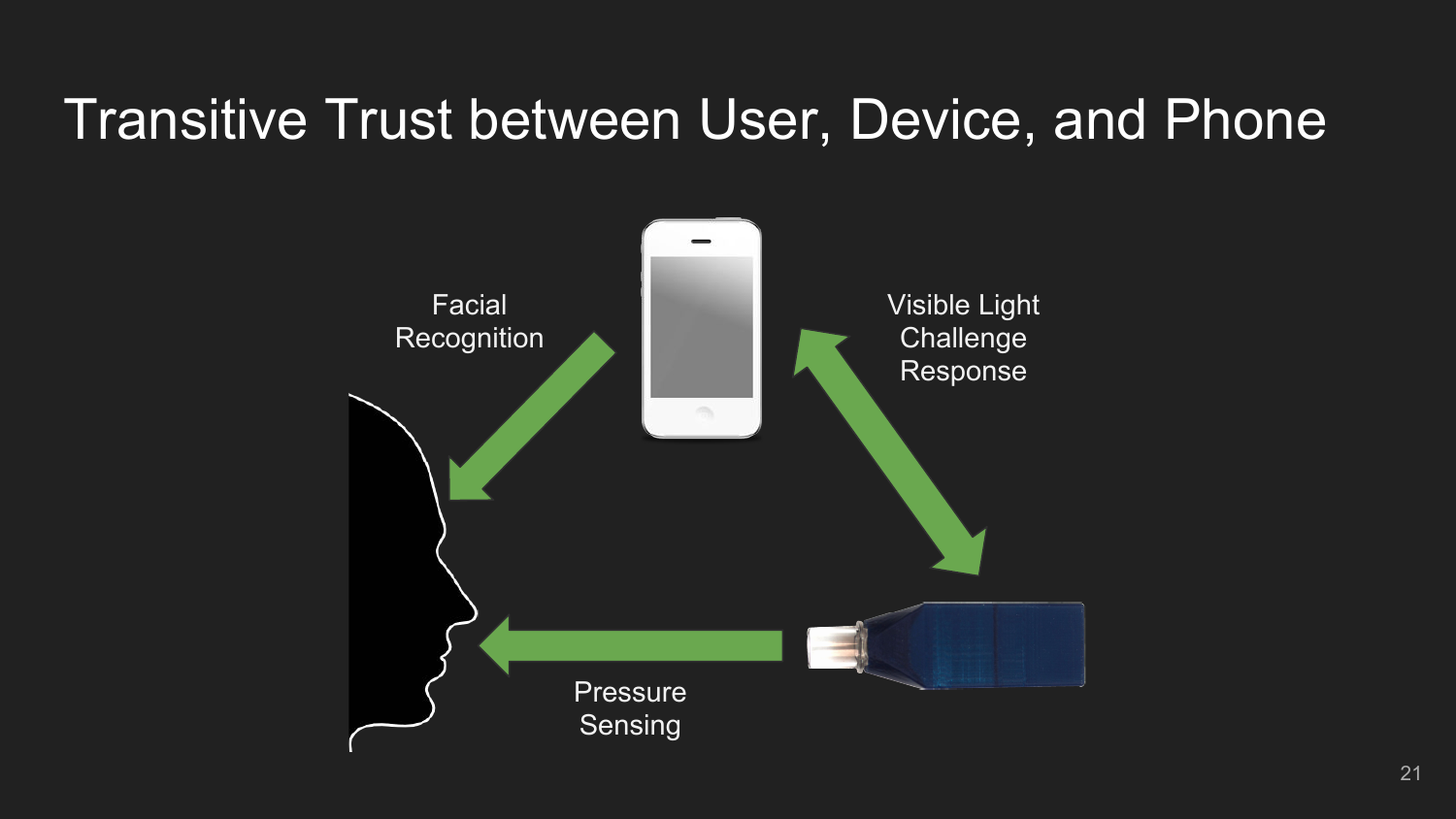# **Limitations**

- This will never stop every possible attack
	- Many attacks can be stopped through semi-random testing
- Does not account for 'sophisticated' users
	- More traditional computer security measures required
	- Encryption
	- Trusted phone application